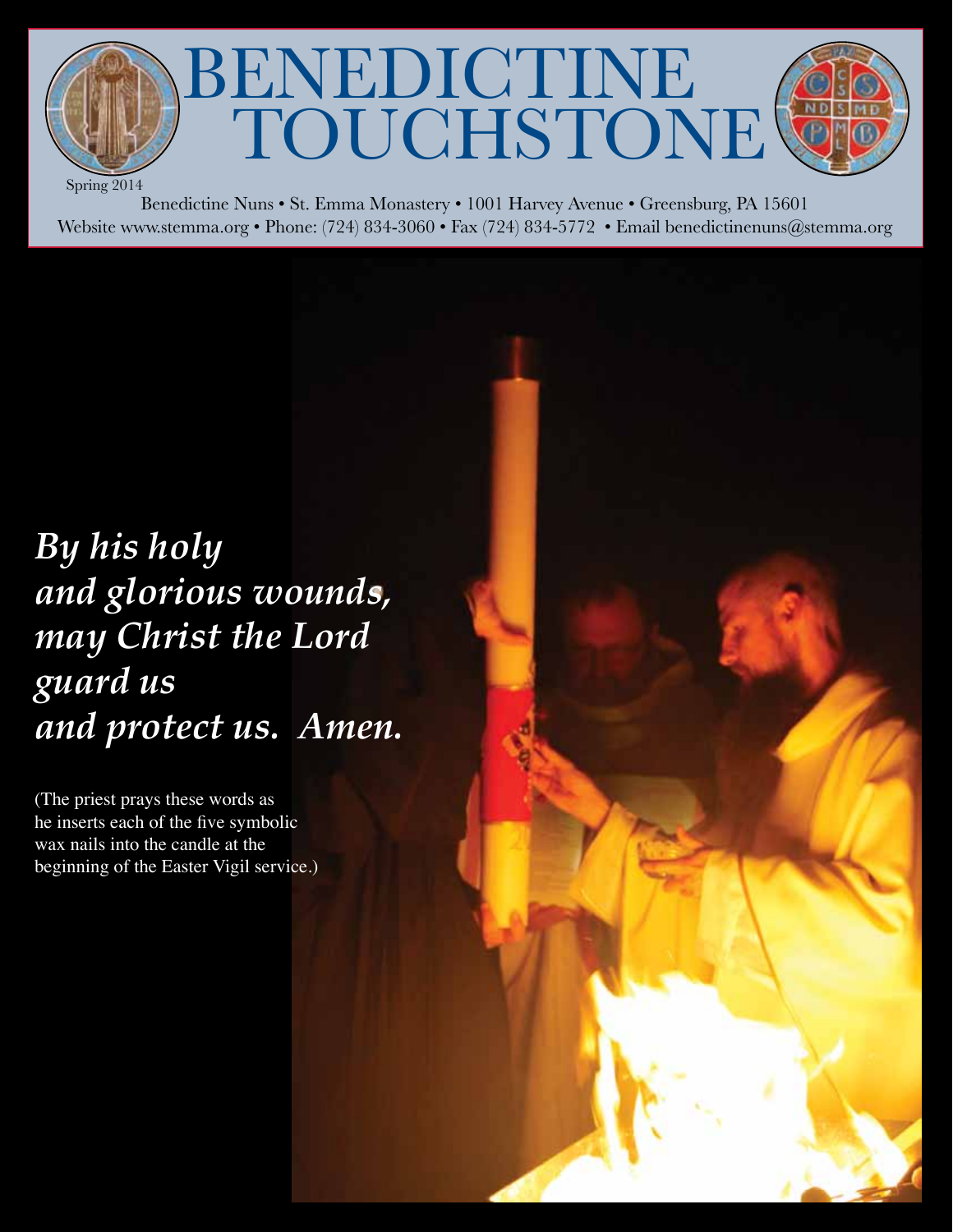# *Prioress' Reflection* By Mother Mary Anne Noll OSB

 Infrastructure: the basic equipment, resources and structures (such as roads and bridges) re-

quired for a country, region, organization or activity to function properly.

In Western Pennsylvania, we hear a lot about infrastructure. Our "freeze and thaw" winters produce an abundance of "potholes." With 446 bridges, Pittsburgh has the most bridges of any city in the world, three times more than the runnerup of Venice.

We worry about the age of our water and sewage lines and the capacity of the electric companies to meet our demand. Here at St. Emma's we should repair our roofs, resurface our blacktop roads, and re-point the bricks on the original house—among other things!

Lent: the annual call to inspect the infrastructure of our spiritual lives! The call to review our patterns of living and their connection to our beliefs! The opportunity to assess the impact of our faith on our adult relationships and responsibilities!

 Does our faith resemble the roofs on our homes and monasteries? As long as there is no major damage by windstorms or large branches or we still go to church most Sundays, everything is fine?

A bridge connects two roads over a river, highways, ravines or railroads. Religion comes from the Latin word, *ligere*, to bind together, a bond between God and man, a bridge between humanity and divinity.

Lent is a good time to consider: what might be weakening the bond between God and me? What signs of "aging" or "neglect" or "decay" or "stress fractures" might be present in my relationship with God?

What inspection tools does Jesus give us to check the infrastructure of our spiritual lives? To pray, to fast, to give alms!

The first of these is prayer. Do we pray or say prayers? Do we communicate with God? Is it relational; does it build our getting together and knowing one another?

Do we recite our petitions and our concerns for our family, friends, and the world to God like an evening news broadcast? Or do we give God a chance to converse with us, to tell us that He indeed loves us, is interested in us—and possibly, has a few ideas or suggestions for our lives?

This Lenten season, why not spend

time mulling over and meditating upon our favorite prayer? Instead of praying the Rosary in 10 minutes, meditate on one of the decades for 10 minutes. Let each phrase of the Our Father speak to us.

 Sometimes we feel like we "are getting our prayers in" rather than spending time with "Our

Father who has loved us from all eternity and takes delight in each of us." Slow down and meditate on the incredible love that God has for me, for me—not just for every other person but me.

Fasting is another traditional Lenten offering! For many Americans, dieting comes to mind. People diet for health reasons and often for beauty reasons. I heard recently where models used to be encouraged to swallow cotton balls with lemon water to curb their appetites and black coffee to stay awake.

A good definition of fasting is to control our appetites rather than our appetites controlling us, to monitor what possesses us and what we possess.

To fast is to experience that we are incomplete, to experience the draw to food or other habits that fill us with "cotton candy", that prevent us from realizing both how needy we are and Who can full our need for love, for meaning.

This Lenten season, perhaps some of our fasting could include less time surfing the Net and more time volunteering, helping those less fortunate or spending more time with God.

And finally, the third of the traditional Lenten practices is to give alms. Does sending money to an organization that helps the needy, putting a gift under the Giving Tree, or dropping a ten into the extra collection for the disastrous hurricane that slammed the Philippines really exhaust the meaning of giving alms? Touch our hearts or our wallets?

Besides the alms of money, give the alms of your time: work at a food pantry, serve meals to the homeless or the homebound, visit shut-ins, involve your hearts and your hands along with your monetary donation. If we give and our hearts are not enlarged or our pocket book not challenged, have we truly given alms?

Last year a woman shared that she sent a greeting card to someone each day of the 40 days of Lent the previous year. She said this was her most meaningful Lent so far; many people commented that the card contained the message they needed to hear that particular day.

According to popular thought every material gift given by one individual to benefit his needy brother is almsgiving. For us Christians, we give alms because we see in the other the person of Christ. Giving alms implies a material service rendered to the poor for Christ's sake.

#### *Continued on page 6*

The *Benedictine Touchstone* is published by the Sisters of St. Benedict of Westmoreland County for our friends and benefactors:

Publisher and Editor *Mother Mary Anne Noll OSB* Development Director *Mary Kay Swenson* Graphic Arts and Design *Susan Garrison* If you have questions or comments about this publication, please address them to: St. Emma Monastery 1001 Harvey Avenue Greensburg, PA 15601-1494 Phone (724) 834-3060 Email: benedictinenuns@stemma.org www.stemma.org

*This Lenten season, perhaps some of our fasting could include less time surfing the Net and more time volunteering, helping those less fortunate or spending more time with God.*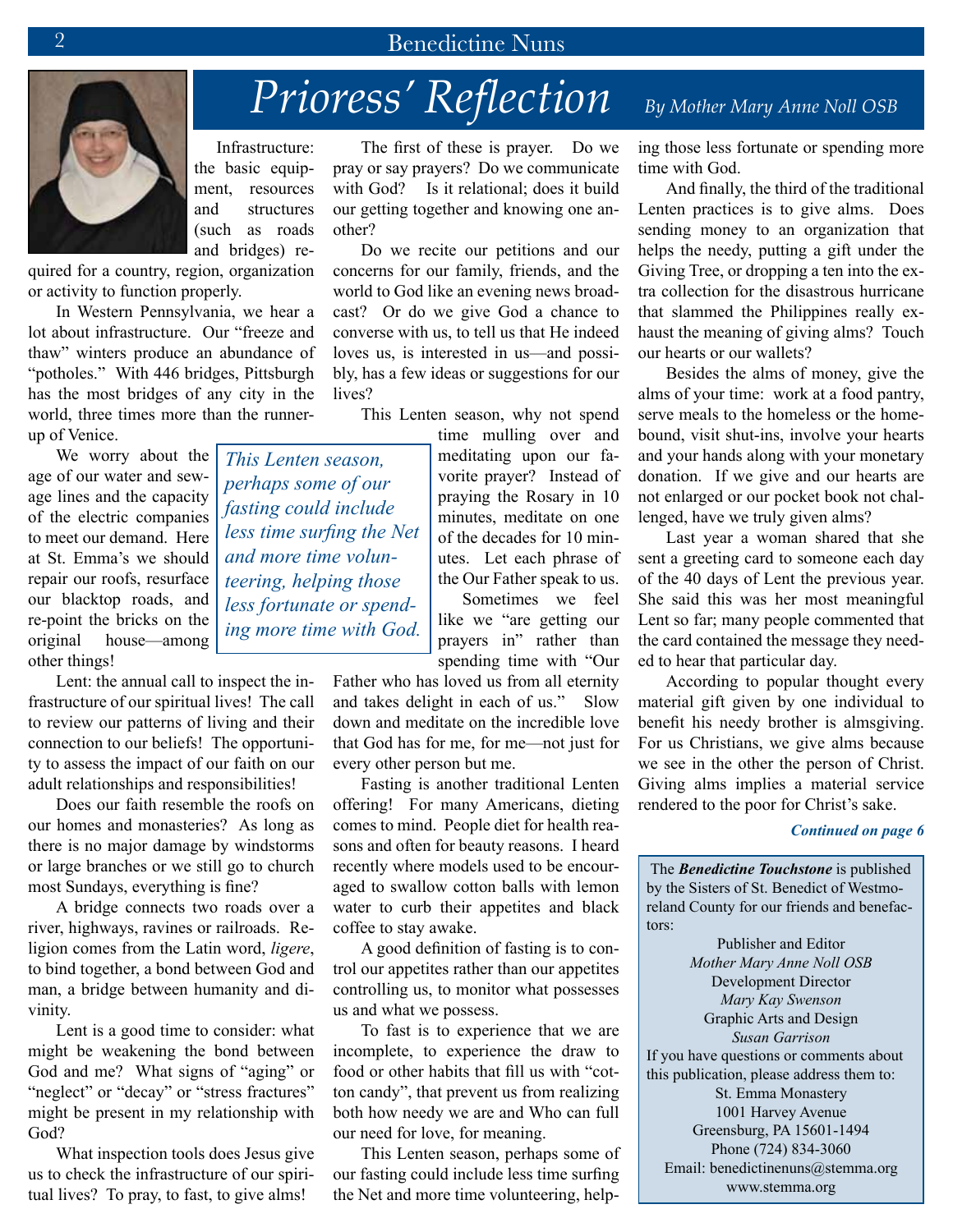## *Priduum - Easter Schedule We invite you to join us Benedictine Nuns for the most sacred days of the year.*

#### **Holy Thursday**

| $6:00$ a.m.          | Tenebrae (Vigils and Lauds together)                         |
|----------------------|--------------------------------------------------------------|
| $9:00$ a.m.          | Terce                                                        |
| $11:45$ a.m.         | Sext/None (Midday Prayer)                                    |
| $4:00$ p.m.          | <b>Vespers</b>                                               |
| $7:00$ p.m.          | <b>Mass of the Lord's Supper</b>                             |
|                      | <b>Adoration of the Blessed Sacrament (until 10:00 p.m.)</b> |
| <b>Good Friday</b>   |                                                              |
| $6:00$ a.m.          | Tenebrae (Vigils and Lauds together)                         |
| 9:00 a.m.            | Terce                                                        |
| 11:45 a.m.           | Sext/None (Midday Prayer)                                    |
| $3:00$ p.m.          | <b>Celebration of the Lord's Passion</b>                     |
| $7:00$ p.m.          | Compline                                                     |
| <b>Holy Saturday</b> |                                                              |
| $6:00$ a.m.          | Tenebrae (Vigils and Lauds together)                         |
| $8:30$ a.m.          | Terce                                                        |
| $11:45$ a.m.         | Sext/None (Midday Prayer)                                    |
| $4:00$ p.m.          | <b>Vespers</b>                                               |
| 8:45 p.m.            | <b>Easter Vigil</b>                                          |
| <b>Easter Sunday</b> |                                                              |
| $6:25$ a.m.          | Lauds                                                        |
| $7:45$ a.m.          | Terce                                                        |
| $8:00$ a.m.          | <b>Mass</b>                                                  |
| $11:45$ a.m.         | Sext/None (Midday Prayer)                                    |
| $5:00$ p.m.          | <b>Vespers</b>                                               |
| $7:15$ p.m.          | <b>Vigils and Compline</b>                                   |



# Vocational Discernment Opportunity

Are you a single woman between 16 and 35? Are you wondering about a call to a religious community? Looking for special prayer time over Palm Sunday or during Holy Week and Easter?

Would you like to experience the fullness of *The Liturgy of the Hours* as prayed in monasteries of old? The original **Tenebrae** service combines Vigils and Lauds into one long prayer on Holy Thursday, Good Friday and Holy Saturday mornings. Pray with us these psalms, antiphons, and readings of old as a beeswax-colored candle is extinguished after each psalm until just the "Christ" candle (the white one) remains burning.

On Holy Thursday evening we have the beautiful Mass of the Lord's Supper, procession with the Blessed Sacrament, and opportunity of Adoration until 10 p.m.

Good Friday afternoon, The Liturgy of Good Friday is celebrated.

On Holy Saturday night, we begin the Easter Vigil by gathering at the cross by our chapel for the blessing of the new fire and the blessing of the Paschal Candle symbolizing the light of Christ. We process into the darkened *Cor Jesu* Chapel with the priest proclaiming, "Christ, the light.' We respond, "Thanks be to God."

We are privileged to read all the 7 readings from the Scriptures and sing all of the responsorial psalms.

Easter Sunday we sing Lauds and Terce at 6:25 a.m. with Easter Sunday Mass at 8 a.m.

If you would like to experience this Holy Week either as a part of your general discernment to religious life or to the monastic life, please contact St. Emma's or email vocations@stemma.org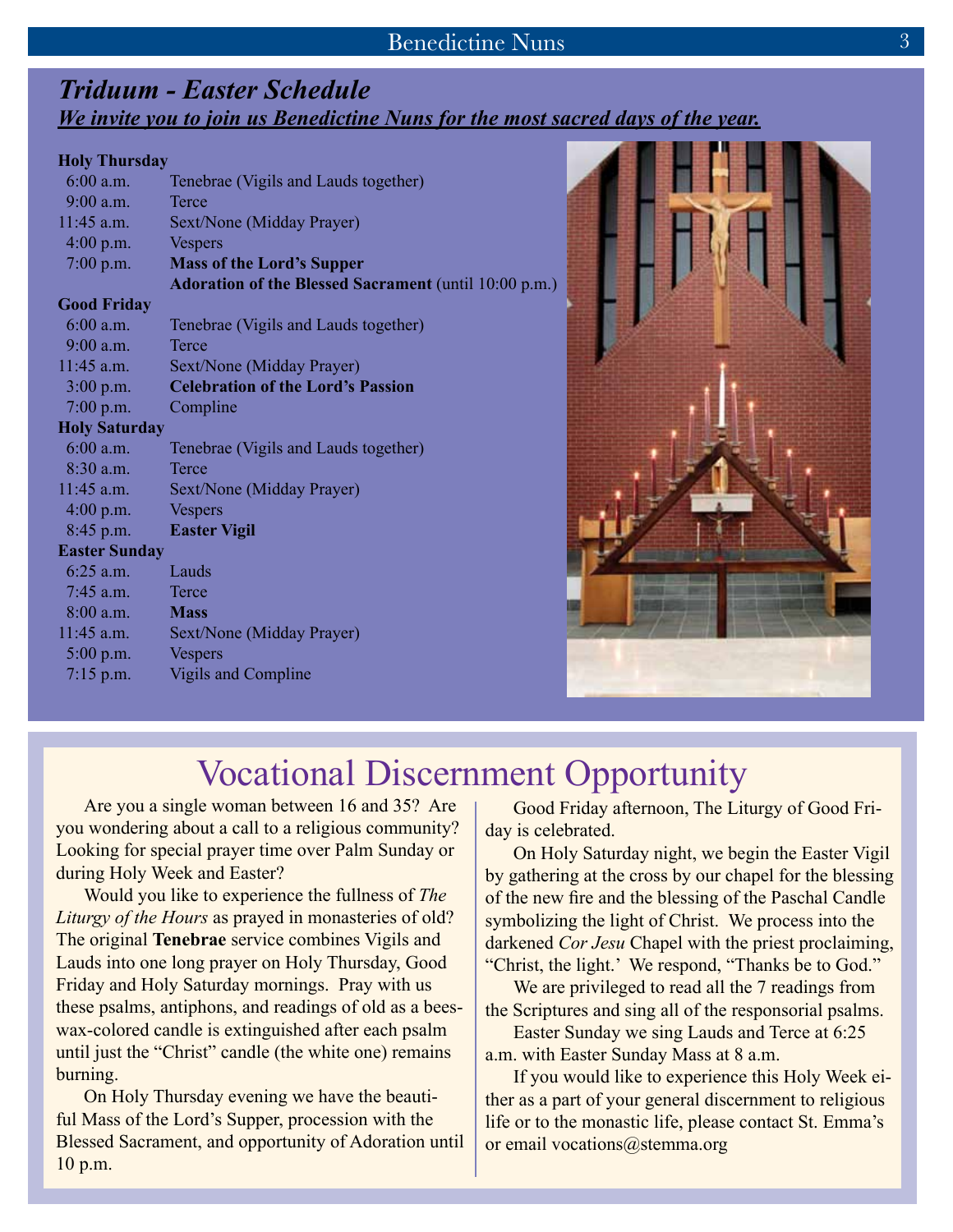# *40th Anniversary of Walburga Shrine Celebrates Unique History*

In 1903 the original St. Walburga Church in Pittsburgh, PA was built for its German congregation. In 1920 a fire damaged

the church building in the spring; that fall a repaired and larger church was dedicated. In 1930 they built a new St Walburga Church, the source of our Walburga windows. Because of the dwindling number of parishioners, the diocese suppressed the parish in 1966.

The Pittsburgh Diocese knew that our founding Sisters came from the St. Walburg Abbey, Eichsteatt beginning in 1931and offered us the windows if we had them removed from the church. After we stored the windows for eight years, Mr. Francis

Church, architect, designed a star-shaped structure to utilize all 12 of these beautiful windows created by Mayer Company of Munich and New York.

This chapel was dedicated on Mary 12, 1974. The late stained-glass artist, Tasso Katselas who made minor repairs to the windows commented that the walls of this structure are mostly stained glass. He said it was unusual to walk into a structure and be surrounded by stained glass; one normally walked into a structure where walls framed a few stained glass windows.

Before the renovation of the Blessed Sacrament Cathedral, Greensburg, PA in the early 1970s, the base of this altar served as a capitol atop a column supporting the baldachin above the altar. On this photo one detects the beautiful terrazzo floor also in the shape of a star.

We have met people who have belonged to the St. Walburga congregation, who were baptized, attended school and were

married in that church. Other visitor had relatives who donated a window or knew the organizations that did. Just recently a man visited from Florida who had served Mass in that church.

The statue of St. Walburga also came from the same church. Leila Guzman, Latrobe, PA re-painted her statue. Her face is so natural, kind, and loving just as people have experienced her for nearly 1200 years.





(representing the Walburga oil what comes from her relics about four months of every year). Her brother, Bishop Willibald, first bishop of Eichstaett in 741, established a "dou-

ble" monastery at Heidenheim. He named his brother Wunibald as Abbot over the men's monastery and his sister Walburga Abbess over the women's monastery. After Abbot Wunibald died about 760, Bishop Willibald appointed Walburga Abbess over both monasteries.

Why do we revere any of the saints, yet alone Walburga? We all need heroes and heroines, individuals who have followed Christ in a way that transformed and sanctified these people.

"So it is that the union of the wayfarers with the brethren who sleep in the peace of Christ is in no way interrupted, but on the contrary, according to the constant faith of the Church, this union is reinforced by an exchange of spiritual goods," –from the Catholic Catechism.

 Who comes to this shrine? Our retreatants visit this shrine as a special place to stop and reflect on those who have gone ahead of us and help us to continue our path until we also reach the heav-



*I. In Her Parents' Home (after c.710)*

enly kingdom. Reeling from doctors' reports or struggling with illnesses or situations in their families, people stop to pray and ask for Walburga's help just as she helped the sick in her lifetime. Visitors coming for the first time to St. Emma's are caught up in the beauty of this shrine as an avenue to God.

 This Shrine adds another special place of prayer, reflection, and grace to St. Emma's Monastery. We thank you God for all the blessings that so many people have received through prayer and devotion to our Lord through the intercession of St. Walburga these past 40 years.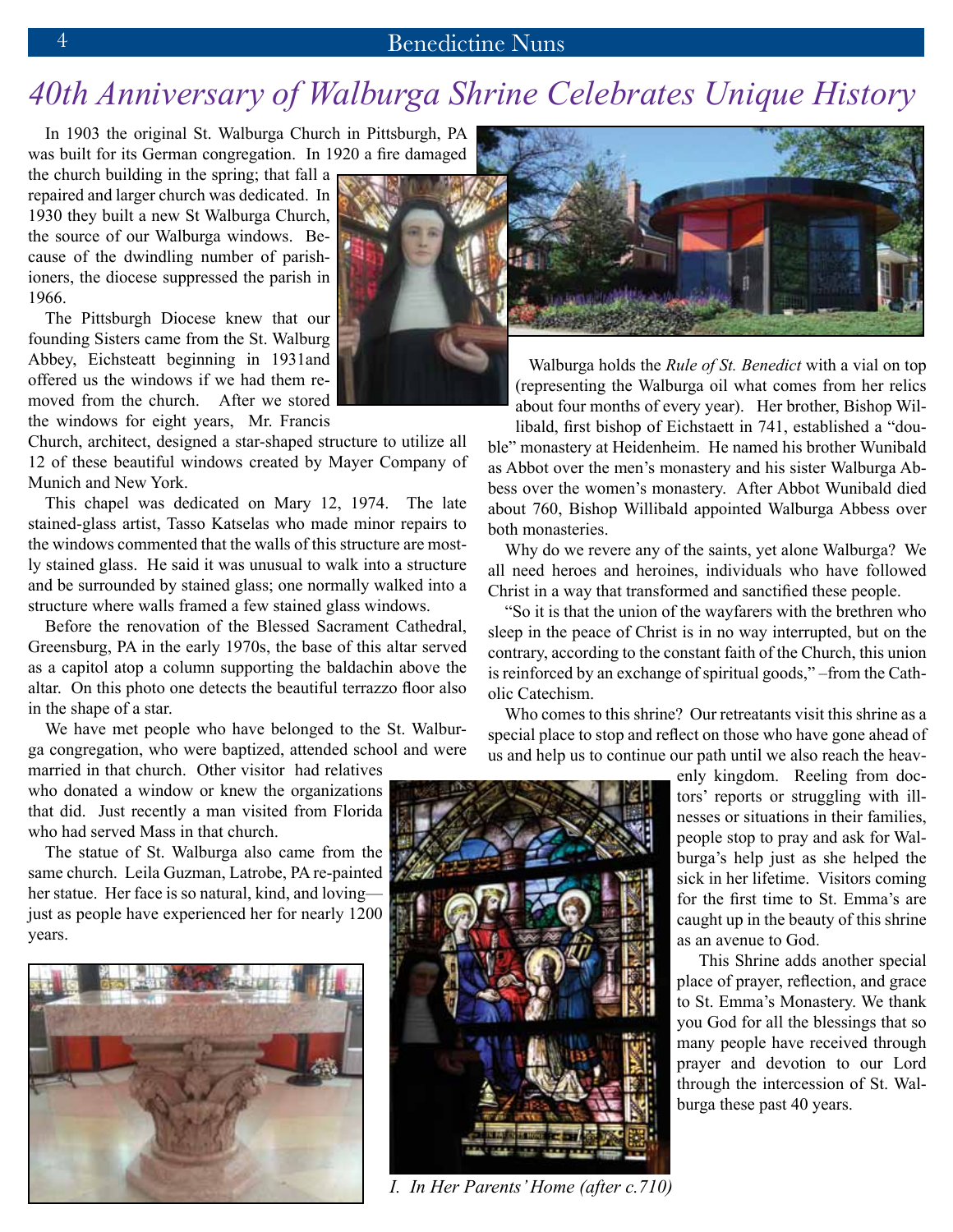



*III. Entering the Convent School at Wimborne, England*





*(Left) IV. Making Profession at Wimborne V. Departing from Her Native Land (740s)*

*II. Her Father and Brothers Set Off as Pilgrims (720)*



*VI. Crossing the North Sea*



*IX. Teaching at Bischofsheim on the River Tauber (before 761)*



*VII. Kinsfolk Welcoming Her Arrival in the Missionary Area (740s?)*



*X. The Abbess of Heidenheim*





*VIII. Healing and Caring for the Sick*



*XI. St. Walburga's Death (February 25,* 



*779) XII. The Miraculous Flow of Oil*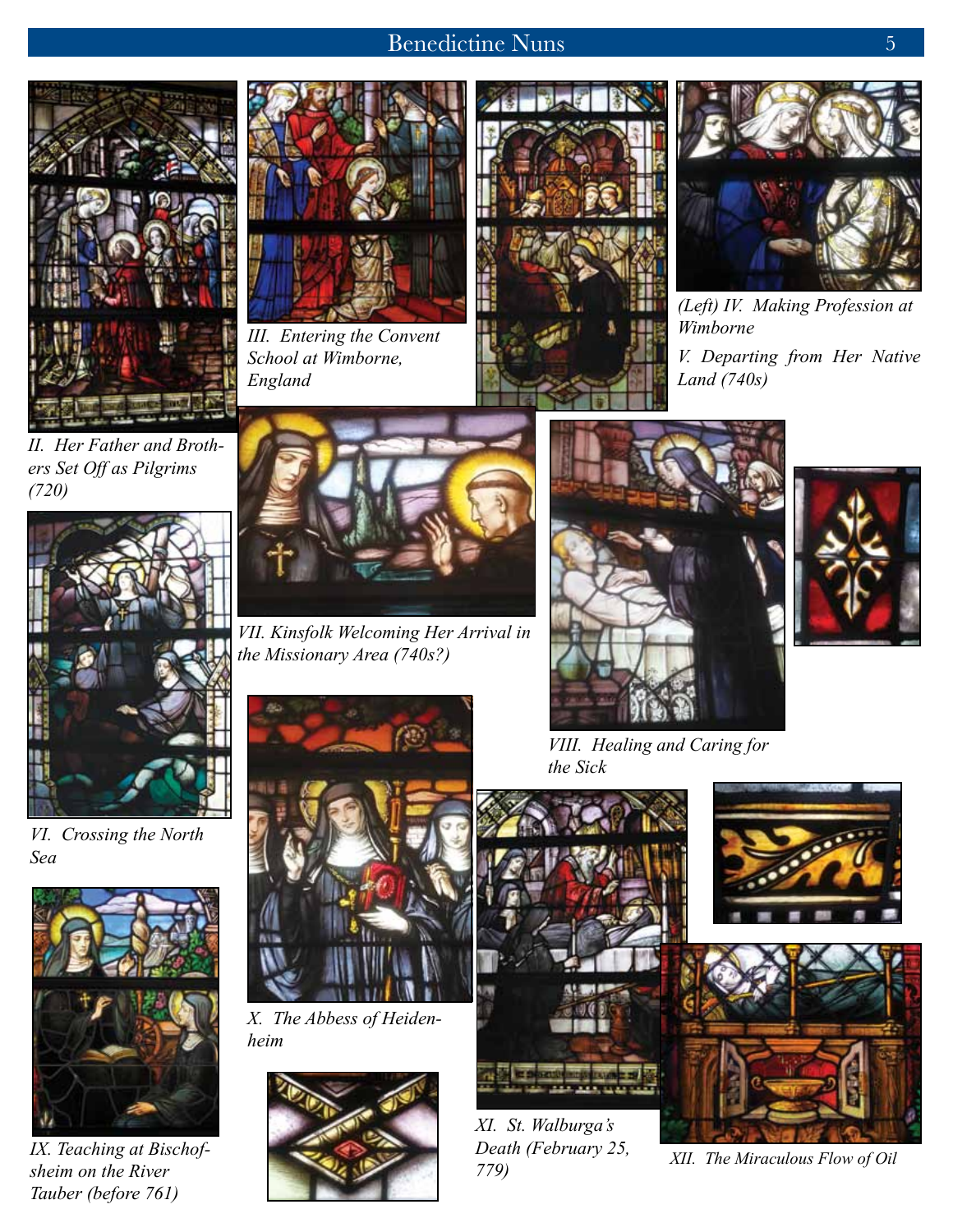

 Participate with the Benedictine nuns in this meaningful tradition more commonly experienced in the past. This celebration of Jesus present within the Blessed Sacrament allows us to focus on this great feast outside Holy Week when the Last Supper is so quickly eclipsed by Good Friday. Through this public procession, we express our deep belief and our great gratitude for the precious gift of Jesus present in the Blessed Sacrament.

#### **Sunday, June 22, 2014 • 1:30 pm Mass Cor Jesu Chapel**

 Followed by outdoor procession with the Blessed Sacrament (with prayers and hymns ) to three (traditional number) stations where Benediction is given:

- Last Supper Shrine
- Fatima Chapel
- Atrium (outside Cor Jesu Chapel)
- Final Benediction in Cor Jesu Chapel
- Light refreshments following.

 Children who made their First Communion are invited to join us in this procession and to wear their First Communion outfits.

### *Prioress' Reflection Continued from page 2*

Let us approach this grace season of Lent with hope and expectation that comes from spending more time with God in prayer. Consider making a retreat (our schedule in on the back cover), attend special reflections offered in your and neighboring parishes, take time each day to ponder the Scripture readings for Mass each day, listen to WAOB 106.7 FM (in the Latrobe-Pittsburgh area) for uninterrupted prayer and teaching.

Almsgiving? How can we give more of our time, talent and treasure by serving Christ in His people this Lent?

Fasting? How can we focus more on our incompleteness, on the beautiful reality that we are made for something more wonderful than the best we can experience here on earth? We are made for union with God forever.

Will fasting also put us just a little in touch with the men, women, and children who are forced to fast every day because they do not have enough food?

May the Lord help us to utilize the means of prayer, fasting and almsgiving to strengthen the infrastructure of our life in Him so that He might live more fully in us come Easter.

Blessed Lent! Joyful Eastertide! *Mother Mary Anne Noll OSB*

# *In Memory*

 George Tarosky, Murrysville, (formerly of Apollo, PA) died December 18, 2013. George and his wife, Helen, made many Married Couples' retreats. We extend our prayerful sympathy to Helen and her family. We are honored that they suggested St. Emma's to receive donations in George's name in the obituary. May he rest in peace.

### **Enjoy Gardening?**

If you are a family or other group that might like to maintain



a section of the flower garden at St Emma's, please contact Mother Mary Anne at: (724) 834-3060.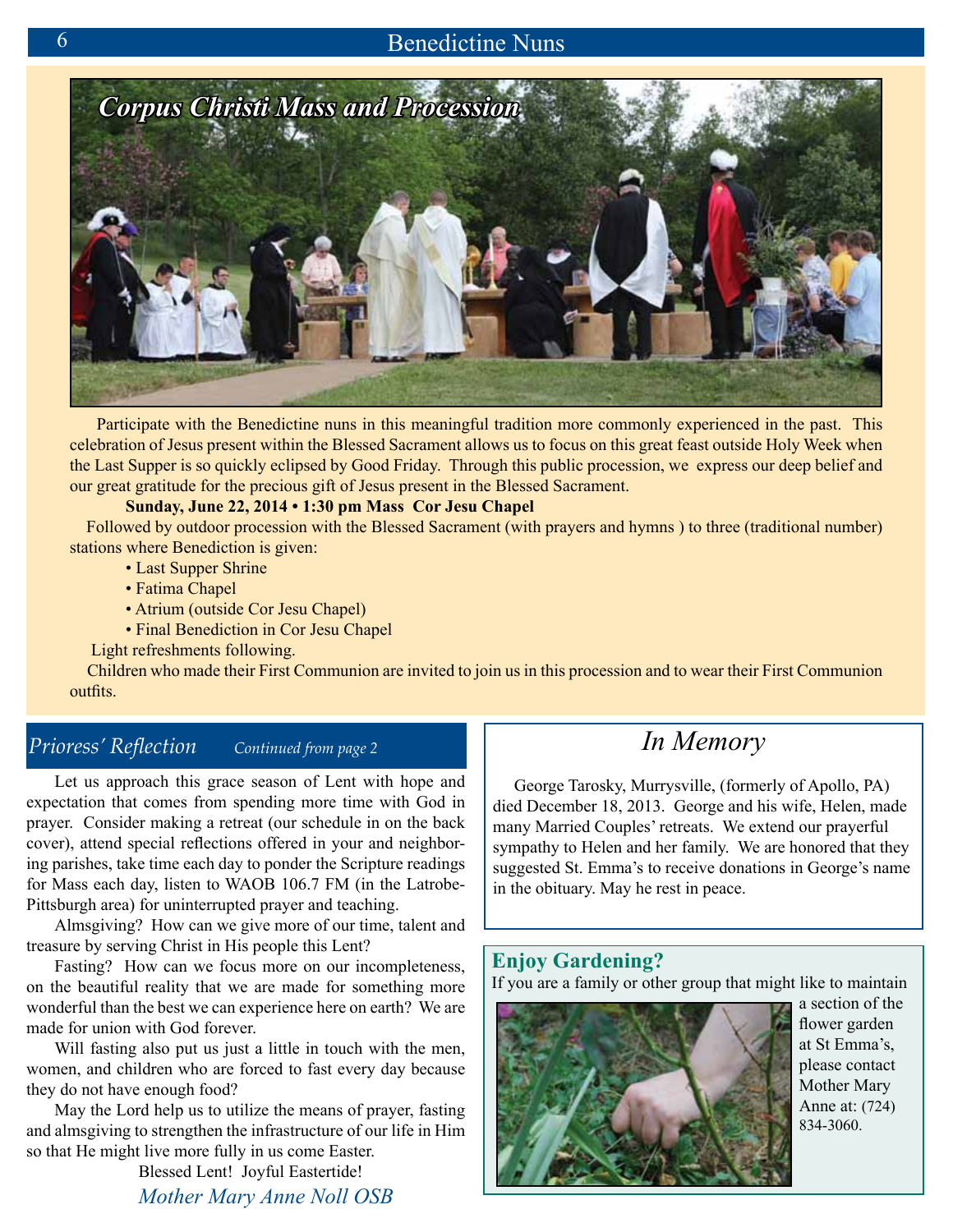

# **Into the Arms of Christ**

#### **By Mary Kay Swenson**

As Catholics, we cherish the liturgical calendar that allows us to fully experience and reflect on the many seasons in our lives. Lent is the time when we take a deep look into our hearts to see where we might need to make changes. It is a time to reconnect with our spirituality, to direct our efforts to love, a time to turn toward God.

Each and every day of the year, rain or shine, in sickness or in health, yes even during their annual family visit (for a week), the Sisters of Saint Emma Monastery pause each day (six times in fact) to pray the *Liturgy of the Hours* and celebrate holy Mass. They do this to give glory and honor to God, to maintain their relationship with Him and to pray for all of the needs of the people of the world.

You may want to join the Sisters in prayer - wherever you are – by participating in the *Liturgy of the Hours* at various times during the day. "*The Liturgy of the Hours*, which is the public and common prayer of the Church, is the prayer of Christ with his body, the Church. Through the *Liturgy of the Hours* the mystery of Christ, which we celebrate in the Eucharist, sanctifies and transforms the whole of each day. It is composed mainly of psalms, other biblical texts, and readings from the Fathers and spiritual masters." (From the *Compendium of the Catechism of the Catholic Church*.) You can find the daily text for this Prayer of the Church online at www.usccb.org or download a phone app such as *Universalis*.

This Lent I invite you to take time to listen to that Voice inside you that directs us on our earthly journey. Trust in Christ's love, given totally and without any conditions – *for you.* 

### *Please remember us when revising or making your will.*

*Our legal name is: The Sisters of Saint Benedict of Westmoreland County Our Federal ID‑# is: 25-1017575*



With the completion of connecting driveway (yes, it is plowed!) from the Parking Lot to the Diamond-rated Robertshaw Country House B&B, our guests can now drive safely to the front door to unload their passengers and luggage on a snow-free area (oh, the blessings of



having warm water run through hoses warming the concrete and melting the snow!).

Not only is "Our light is always on" but our "Welcome Home to the Robertshaw" entrance is always snow and ice free!



 Our very special Thanks to our volunteers, our guests, and our donors who made our Christmas Shoppe of November 14-16, 2013 our most successful yet: \$24,000 plus! This nearly covers the work on the slate roof on the original house to make it like new again! We are so grateful to each of you.

**Save the Date! Tee Time for a Nun (for the Benedictine Nuns) September 8 (Monday) • \$100 Player Golf at Hannastown Golf Course Dine at St. Emma Retreat House**